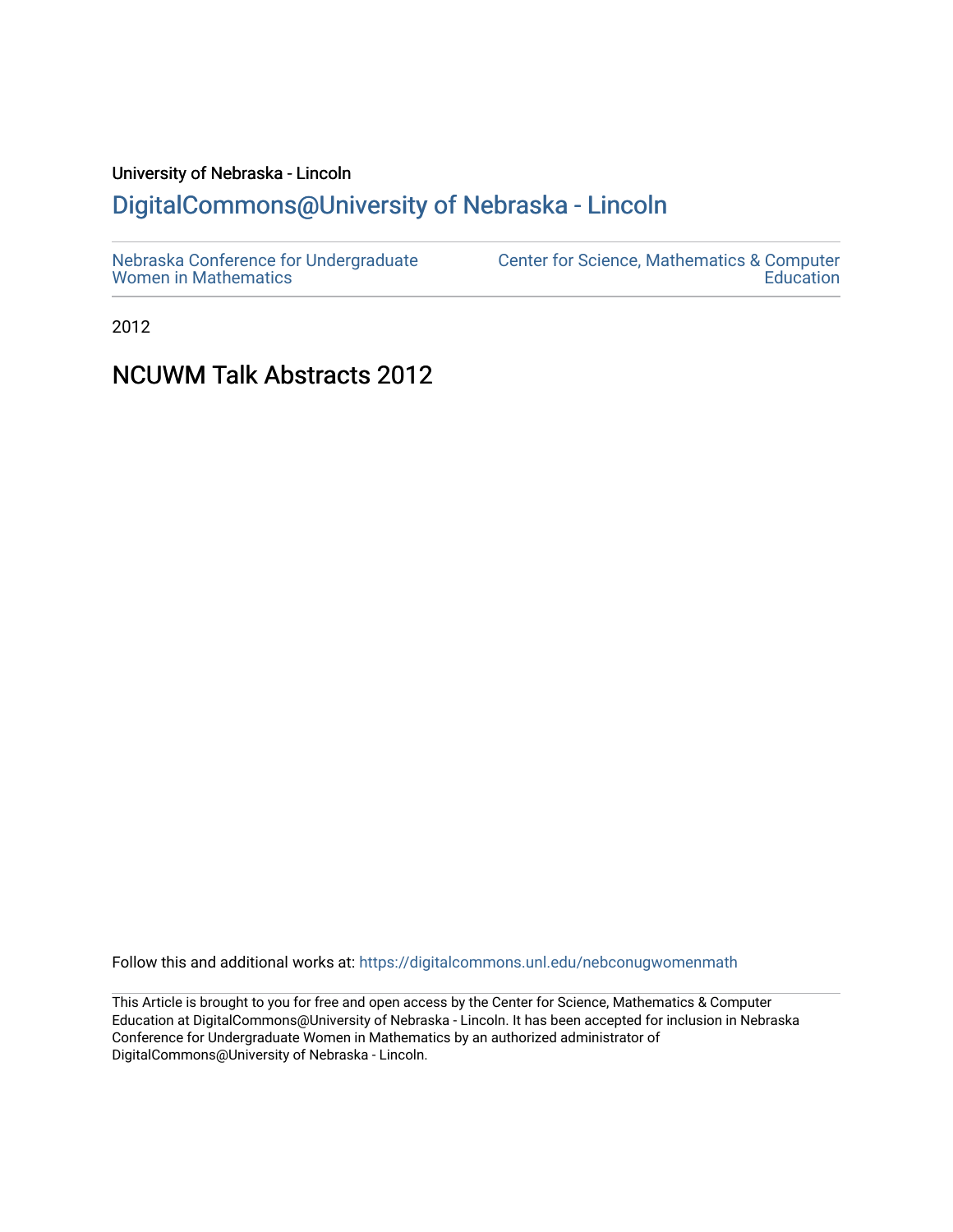The Fourteenth Annual Nebraska Conference for Undergraduate Women in Mathematics

January 27 - January 29, 2012

# TALK ABSTRACTS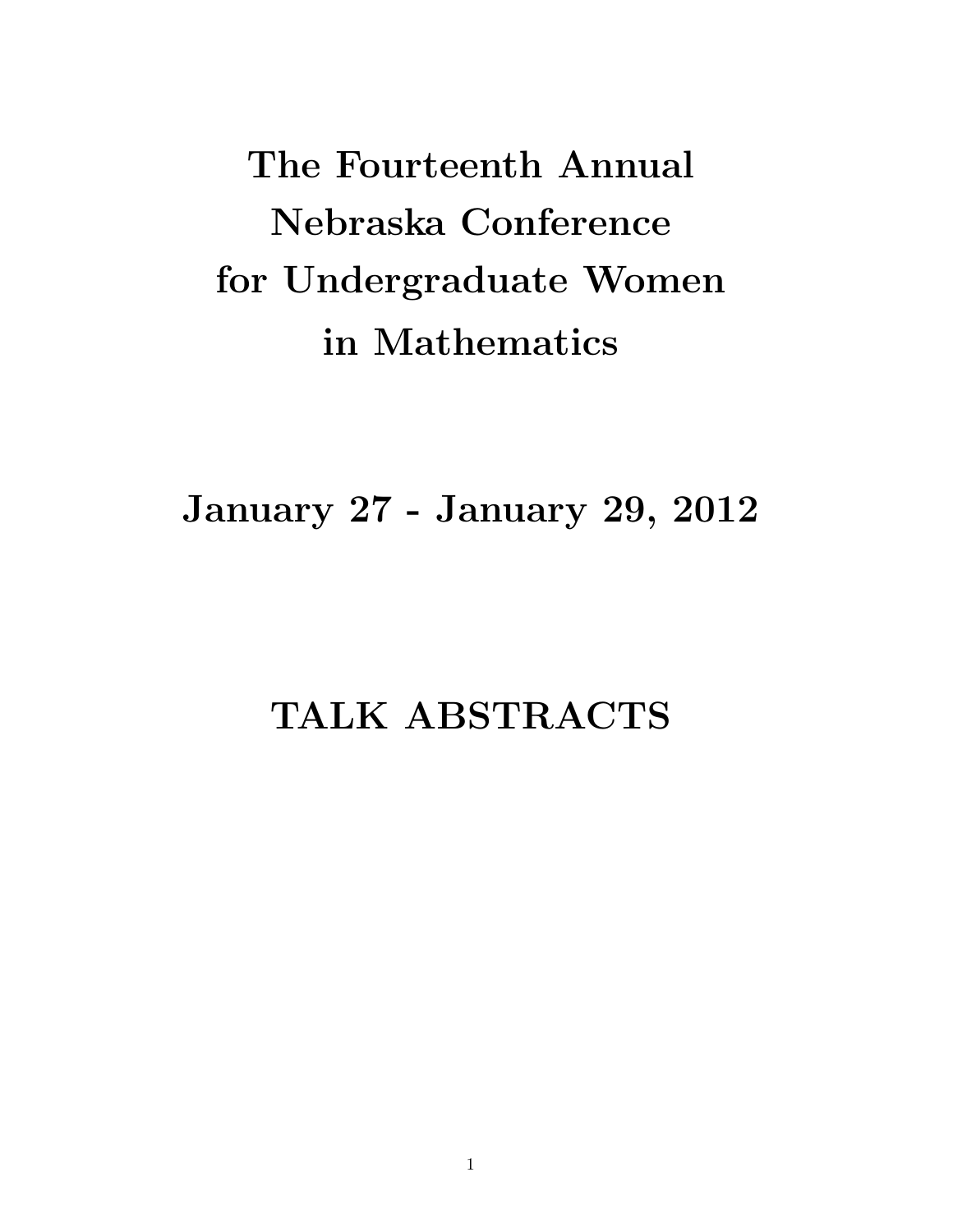## PLENARY TALKS

### Dr. Sara Billey Professor of Mathematics University of Washington, Seattle An Introduction to the Combinatorics and Geometry of Schubert Varieties

The study of Schubert varieties has grown out of questions in enumerate geometry from the 19th century. This field has flourished over the past fifty years and now has applications in algebraic geometry, representation theory, combinatorics, physics, computer graphics, and economics. We will define Schubert varieties in the context of Grassmannians and flag varieties. These varieties have many interesting properties determined by combinatorial data like partitions, permutations, posets, and graphs. We present five fun facts on Schubert varieties and some open problems in the field.

## Dr. Ingrid Daubechies Professor of Mathematics Duke University Animation, Teeth and Skeletons

We describe new distances between pairs of two-dimensional surfaces (embedded in threedimensional space) that use both local structures and global information in the surfaces.

These are motivated by the need of biological morphologists to compare different phenotypical structures. At present, scientists using physical traits to study evolutionary relationships among living and extinct animals analyze data extracted from carefully defined anatomical correspondence points (landmarks). Identifying and recording these landmarks is time consuming and can be done accurately only by trained morphologists. This necessity renders these studies inaccessible to non-morphologists and causes phenomics to lag behind genomics in elucidating evolutionary patterns.

Unlike other algorithms presented for morphological correspondences, our approach does not require any preliminary marking of special features or landmarks by the user. It also differs from other seminal work in computational geometry in that our algorithms are polynomial in nature and thus faster, making pairwise comparisons feasible for significantly larger numbers of digitized surfaces.

We illustrate our approach using three datasets representing teeth and different bones of primates and humans, and show that it leads to highly accurate results.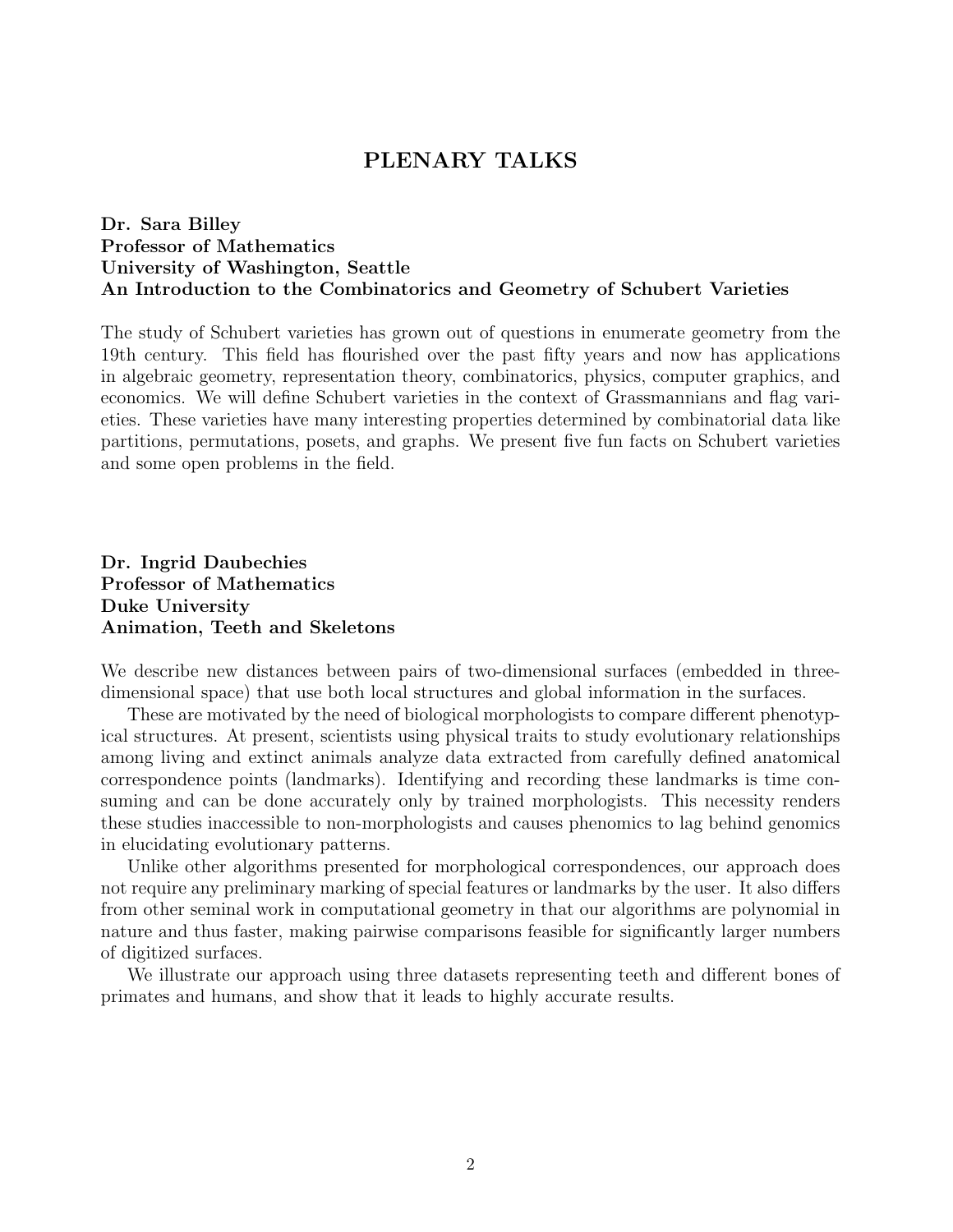#### Talks by Undergraduate Students

#### Lani Abels, Humboldt State University Conquering Math Anxiety

Say the word "Math" and most students will run away screaming. Math anxiety plagues most of the population, but in her book, Conquering Math Anxiety, Cynthia Arem breaks down the psychology of math anxiety from whether or not you really have math anxiety to the strategies to overcoming it. Positive thinking, visualizations, and attitudes are a few of the strategies that this talk will cover as we find ways to encourage students of all ages to conquer their math anxiety.

#### Alisa Arnold, Metropolitan State College of Denver FOILing Girls Into Mathematics

Today, more young girls are involved in mathematics than ever before. However, there are still many socio-cultural, parental, and educational system factors that prevent young girls from embracing the study of mathematics. This talk will present findings from the research literature about the factors that discourage young girls from pursuing mathematics from early childhood through high school. This talk will also suggest actions that can be taken by parents and teachers to encourage girls to pursue mathematics as a field of study.

#### Holly Arrowood, Furman University A Metacalibration Proof of the Isoperimetric Inequality on Constant Gaussian Curvature Surfaces

A new proof of the isoperimetric inequality on spheres and hyperbolic planes. We use a new method of optimization proof called metacalibration, in which competitors are compared directly to the proposed minimizer via vector fields and the divergence theorem. This approach paves the way to solve open problems such as multiple bubbles and isoperimetric problems with boundary on constant Gaussian curvature surfaces.

#### Kassandra Averill, SUNY Potsdam Mary Russell, Canisius College Anna Weigandt, Illinois State University Everyday We Shufflin': Analyzing Circular Decks and Probability Transition Matrices

We consider shuffling strategies for a circular deck of cards. This is a deck that does not have either a top or bottom, but rather treats each card as having a card above and below it. It is interesting to examine decks with this different structure as well as varying size of decks. We will analyze two methods of shuffling on a circular deck and prove the surprising fact that they are equivalent. Additionally, we will analyze the probabilities of transitioning between decks of cards that differ in size by a single card.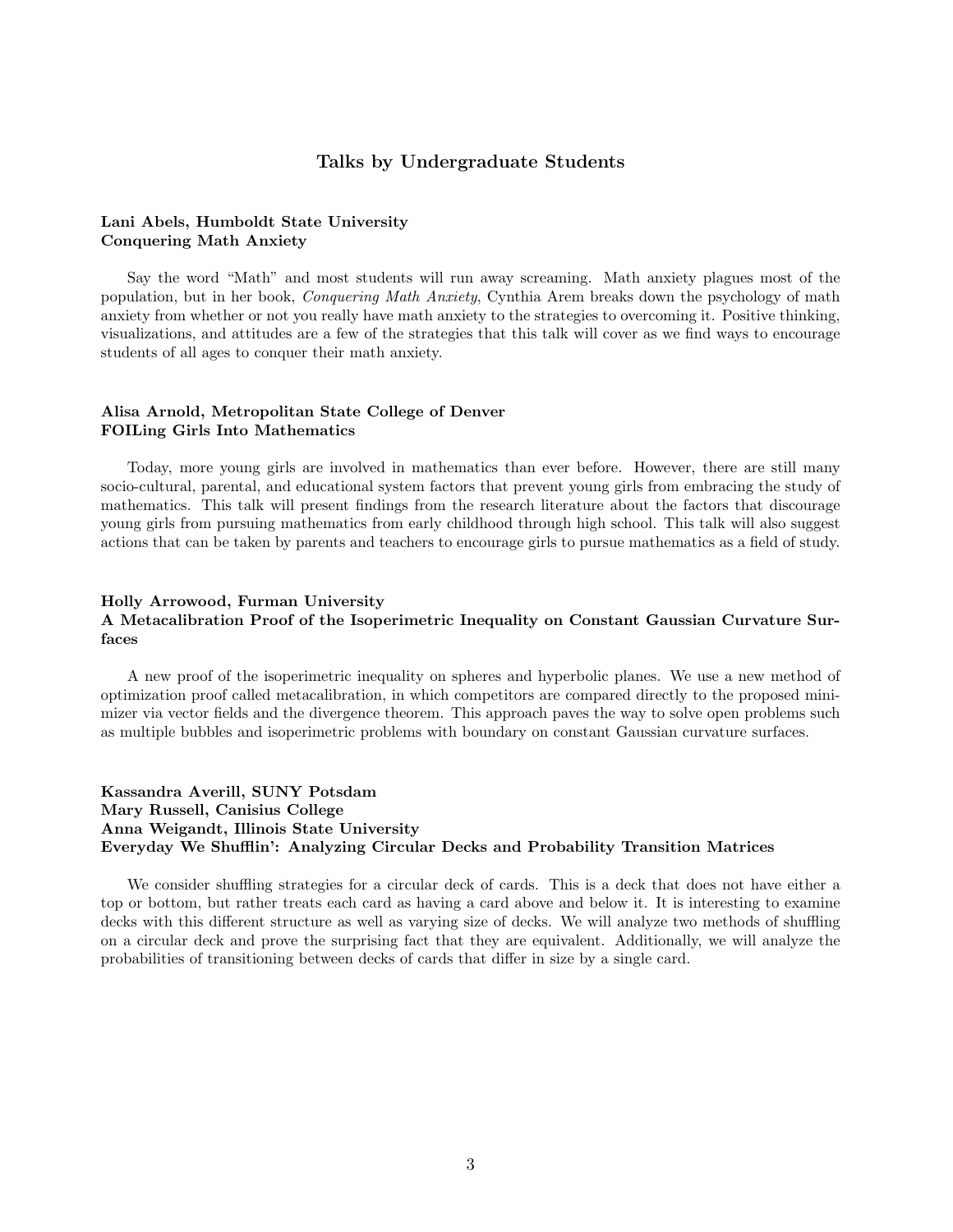#### Crystal Bennett, North Carolina Agricultural & Technical State CO-Mediated HbS Polymer Melting

Sickle cell anemia is a disorder caused by a mutation in DNA that replaces the nucleic acid Glutamic with Valine. This replacement causes a change in the characteristics of hemoglobin that allows the monomers, the simplest units of chemically binding molecules, to stick together. These chains of monomers, called polymers, distort the shape and properties of the red blood cell. The malformed cells do not efficiently pass through capillaries or transport oxygen to the bodys tissues. In order to make these cells more effective, the polymers must be broken apart. The process of breaking polymers apart is called melting. In the referenced study, the melting was induced by immersing the polymers in a buffer solution containing carbon monoxide. The mathematical model of this process was produced in a separate study. The purpose of this paper is to analyze and reproduce the current mathematical model using various computational and numerical tools.

#### Elisabeth Berg, Seattle Pacific University Special Cases of the Steinhaus Problem

A set is said to be Steinhaus if it intersects any isometry of the integer lattice at one and only one point. This definition can also be generalized to sets other than the lattice. In particular, we disprove the existence of Steinhaus sets for the points of a regular hexagon and finite integer lattices of size  $m \times n$ , where  $m \neq n$ . We also explore the existence of Steinhaus sets for finite sets of points with equivalent distance sets.

#### Ashley Bezio, Northern Arizona University Allison Loesl, Northern Arizona University Trees of Irreducible Numerical Semigroups

A recent paper by Blanco and Rosales describes an algorithm for constructing a directed graph of irreducible numerical semigroups with fixed Frobenius number. After presenting background information, we will explain the algorithm and construct specific examples.

#### Dubravka Bodiroga, Hood College The Cubic Formula in Characteristic 3

Cardano's formulas express solutions of a cubic equation  $x^3 - a_1x^2 + a_2x - a_3 = 0$  in terms of its coefficients  $a_1, a_2$ , and  $a_3$  by extracting square root and cube roots. However, Cardano's method does not work in characteristic 3, where  $3 = 0$ , because the formulas require dividing by 3 and because cube roots behave badly in characteristic 3. The proper replacements for cube roots in characteristic 3 are solutions  $y$  to "Artin-Schreier" equations  $y^3 = y + b$ . I will explain how to construct a characteristic 3 replacement for Cardano's formulas that solves cubics in terms of Artin-Schreier equations. I use the method of Euler and Bézout, and analyze the solution in the style of Lagrange.

#### Jessalyn Bolkema, Hope College Non-real zeros of derivatives of a class of real entire functions

In 1943, G. Polya conjectured that the number of non-real zeros the kth derivative of a real entire function of order greater than 2, with finitely many non-real zeros, tends to infinity as  $k \to \infty$ . This was verified in 2005 by A. Eremenko and W. Bergweiler. A natural extension is whether the number of non-real zeros of the kth derivative increases monotonically as  $k \to \infty$ . We show that the number of non-real zeros of  $f^{(k)}(z)$  increases monotonically with differentiation when  $f(z) = z^m e^{K(z)}$  where  $m \in \text{and } K$  is in one of several special classes of real polynomials.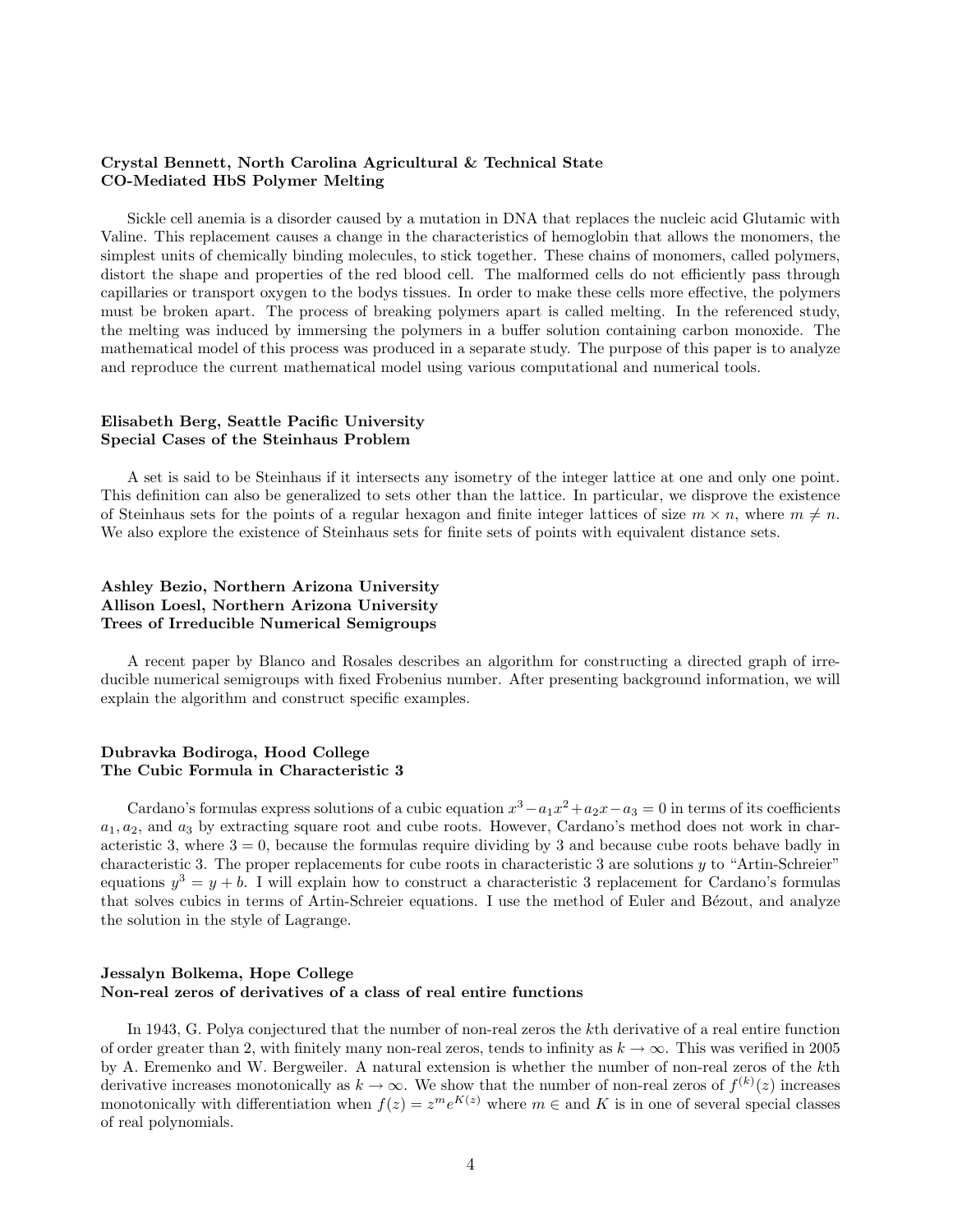#### Andrea Brown, Cedarville University Space Filling Curves

This presentation looks at the basic properties of Space-Filling Curves, a function of a given spatial dimension that takes up space in a higher dimension. Specifically, we will discuss the methods for determining the correspondence of points in a space filling curve from the unit interval, [0, 1], to the unit square  $[0, 1] \times [0, 1]$ . These methods include percentages, nested squares, and transformations in the complex plane.

#### Jessica Burow, University of Nebraska-Lincoln City of Lincoln Investments: Optimizing Benefits and Risk

This talk is based on our research project, which involves maximizing the profit and minimizing the risk in the investment portfolio of the City of Lincoln. This would be beneficial to the city, as we would potentially be increasing the value of their portfolio so that they can have more spending money and/or more money to reinvest. Our approach is to use data from the City Treasurer, on Lincoln's past investments to write multiple linear optimization programs using the Sage software. In writing these programs we use statistical applications from concepts of Modern Portfolio Theory. This project stems from a UNL class called "Math in the City" and is joint work with Ben Hoffman and Phil Onyeforo.

#### Suzanne Carter, University of Iowa Data Analysis Techniques for Optical Waveforms

This presentation discusses analysis techniques applied to data collected while working at the Center for Research and Restoration of the French Museums. Using various waveform analyses, we were tasked with identifying Iron oxide pigments underneath plaster samples for use in imaging covered frescos. Successful application of these techniques enabled us to view several covered pigments and to observe surface features of our samples as well.

#### Justina Cline, Coe College Where's Waldo? An application of image processing

Using MATLAB, we created a series of image processing filters, that, along with eigenfaces and invariant moments, allowed us to search a digital image from the "Where's Waldo books to find Waldo. We used the image processing filters to find potential locations for Waldo in the image, and applied eigenfaces and invariant moments at those locations to determine the most likely location of Waldo. After testing various images, the success rate of our algorithm was approximately 80%.

#### Susannah Coates, Metropolitan State College of Denver Alees Seehausen, Metropolitan State College of Denver Investigation of 7-Edge Polygonal Chains, Stuck Unknots and Stuck Trivial Chains

The space of all polygonal chains,  $\mathrm{Ch}_n$ , without length restrictions is trivial, that is all knotted chains may be un-knotted and straightened. However, when length restrictions are included, the space  $\mathrm{Ch}_n(l_1, ..., l_n)$  has a variety of interesting topological properties. Using physical modeling and topological methods, we investigate the equivalence classes and properties of the space of 7-edge chains,  $Ch_7(l_1, ... l_7)$ . We also investigate "stuck" unknots, loops which contain no knots and yet are not isotopic to a convex polygon; and "stuck" trivial chains, chains which contain no knots and yet are not isotopic to a straight trivial chain.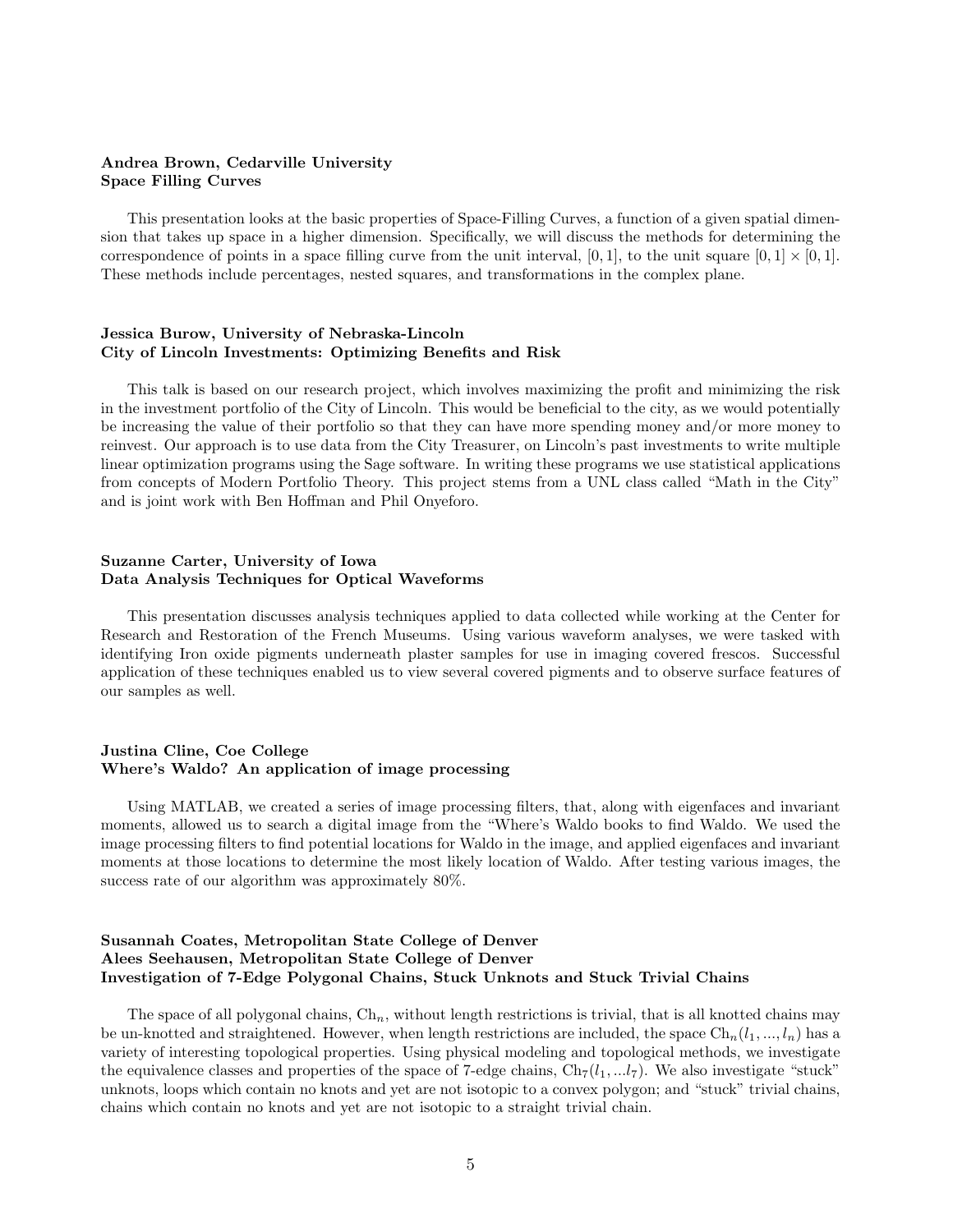#### Sara Cohen, University of California Davis Bistellar Equivalences of Two Families of Simplicial Complexes

In our paper, we study a pair of simplicial complexes, which we denote by  $B(k, d)$  and  $ST(k + 1, d - k - 1)$ , for all nonnegative integers k and d with  $0 \le k \le d-2$ . We conjecture that their underlying topological spaces  $|B(k, d)|$  and  $|ST(k + 1, d - k - 1)|$  are homeomorphic for all such k and d. We attempt to answer this question by trying to relate the complexes through a series of well studied combinatorial operations that transform a combinatorial manifold while preserving its homeomorphism type.

#### Jessica DeSilva, California State University Stanislaus Karen Murata, California State University Stanislaus The Alignment of Arbitrary Contours Using Area Difference Distance Measurement

Innovation in the process of medical imaging relies heavily on the metric function that outputs the distance between a fixed and arbitrary set of anatomical contours. The distance function presented is the area difference distance measurement, and we have produced a formal proof which demonstrates the validity of this measurement. In order to accurately measure distance using this function, Procrustes method is applied by aligning the arbitrary contour to a fixed contour. This optimal alignment requires minimizing the distance function in terms of rotating, scaling, and translating the arbitrary contour. The succeeding proof validates that these values, which optimize the distance between two contours, can be found with sets of data points representing each contour. Through the use of Matlab, synthetic data is applied to test the effectiveness of area difference distance measurement. The application of this metric function to medical imaging will be our future work.

#### Emily Eisner, Dartmouth College The Turn Algebra of Signed Permutations

In this talk I will define the descent algebra of the symmetric group which was introduced by Loday in 1989. This algebra is defined using the number of descents of a permutation. If we sum the permutations with the same number of descents, we get a subalgebra of the group algebra of the symmetric group. In 1995, Doyle and Rockmore introduced the turning algebra that is defined using the number of turns in a permutation. A turn in a permutation, w, is a position i such that  $w_{i-1} < w_i > w_{i+1}$  or  $w_{i-1} > w_i < w_{i+1}$ . In this talk I will discuss how we can generalizations of these algebras to the group of signed permutations. The talk will be elementary. I will not assume any prior knowledge.

#### Kaitlyn Gayvert, State University of New York at Geneseo Sara Gearhart, State University of New York at Geneseo Wavelet Packet Transforms and the FBI Fingerprint Image Compression Standard

The FBI began collecting records of fingerprints almost a century ago. Now with more than 250 million fingerprints on record and growing at rate of about 8,000 new fingerprints per day, there is a great need to store them in a digital database. Lossy compression is necessary, yet too much information cannot be lost if the fingerprints need to be admissible in court. To address this issue, the FBI decided on the use of a biorthogonal wavelet decomposition with scalar quantization (WSQ) for the compression of the fingerprints. This standard uses the symmetric and biorthogonal CDF97 filter, produced by Cohen, Daubechies and Feauveau. We will investigate the WSQ algorithm that is used by the FBI, and the resulting image quality and compression rate. We also will look at the reasoning behind their basis of choice and compare it to the result of the best basis algorithm.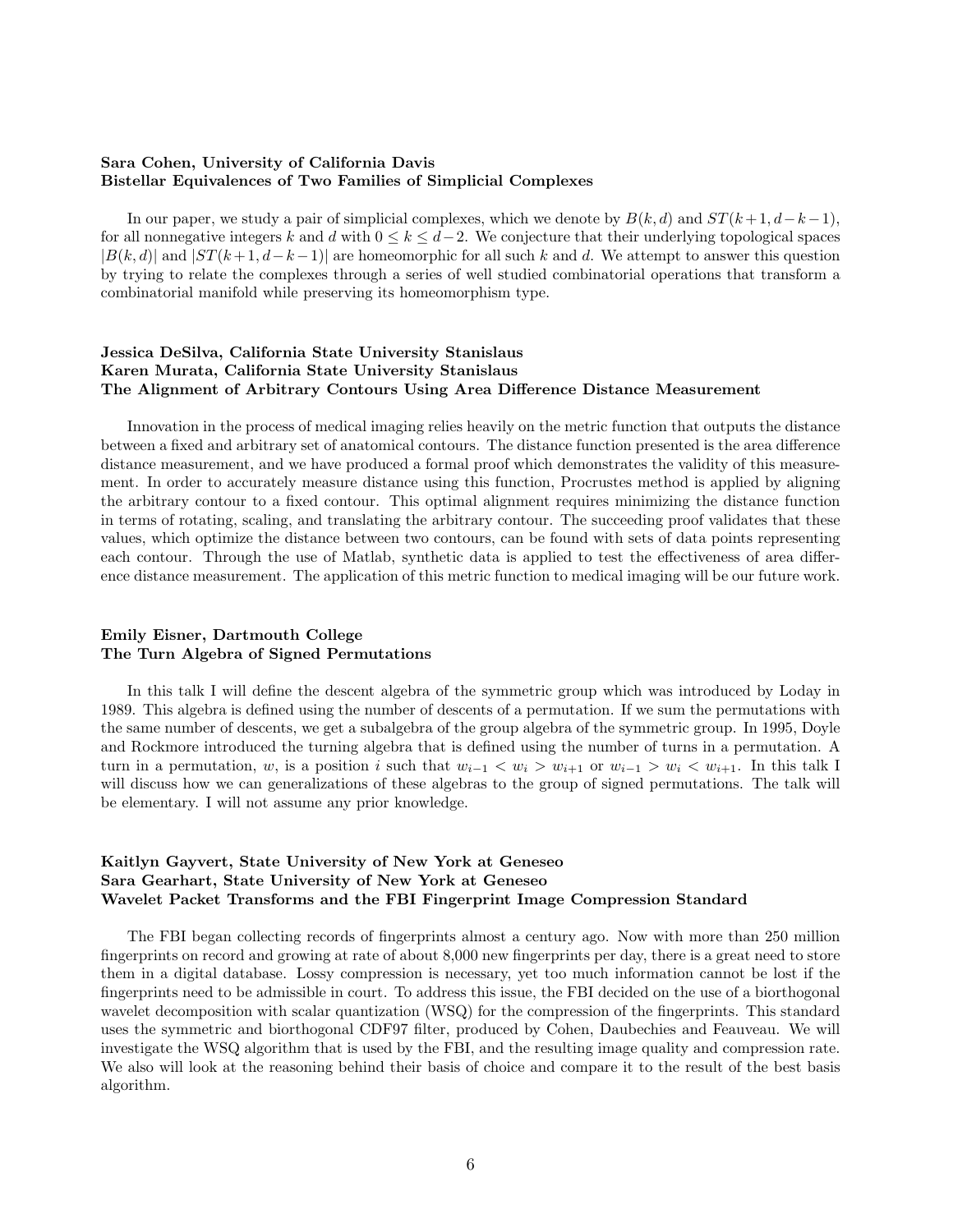#### Sara Gearhart, State University of New York at Geneseo see Kaitlyn Gayvert

#### Montana Goodman, Southern Illinois University Carbondale Fundamentals of Computational Neuroscience

After a biological explanation of the basic mechanisms of a neuron, I will discuss how computational neuroscientists build mathematical models for the behavior of neurons. By focusing on a single neuronal cell, I will examine how chemical and electrical potentials affect the propagation of an action potential - the force behind every synaptic fire. I will show the relevance of applying mathematical concepts to other fields of research and how an understanding of communication between neurons can lead to theoretical investigations of consciousness itself.

#### Amanda Goodrick, Slippery Rock University Tilings of a square with the central square removed

This talk is motivated by the following problem posed by Donald E. Knuth in the April 2011 edition of Mathematics Magazine: Let n be an integer greater than or equal to 2. Remove the central  $(n-2) \times (n-2)$ squares from an  $(n+2) \times (n+2)$  array of squares. In how many ways can the remaining squares be covered with 4n dominoes? Here we solve Knuth's problem, as well as the analogous problem of finding the number of straight tromino tilings of the region obtained by removing the central  $(n-3) \times (n-3)$ square from an  $(n+3) \times (n+3)$  square.

#### Kara Grier, Alverno College Generalizing and Justifying: Pre-Service K-8 Teachers' Strategies and Representations

Use of multiple representations can positively influence students mathematical learning and problem solving performance. In this study, we investigate how seventeen K-8 pre-service teachers worked through eleven pattern finding problems, yielding 184 written solutions. We looked at their processes of generalizing and justifying – specifically at their use of various problem solving strategies, representations and their uses of structural and numerical information. Multiple ways of thinking about mathematical concepts provide evidence of deeper understanding and will allow a teacher to better meet the needs of diverse learners. Inductive Reasoning (i.e. reasoning from specific cases to the general) is an important way of mathematical thinking and is the basis of this study.

#### August Guang, Harvey Mudd College Application of a Hillclimber Algorithm to Parallelize Graph-Based Genome Assembly

Shotgun whole genome sequencing is a technique that has been developed to address the costs associated with sequencing an entire genome base by base. This technique outputs short fragments of DNA, which subsequently require assembly algorithms. ABySS (Assembly By Short Sequences) is a popular choice for assembly due to its highly parallel nature. We improve upon the runtime of ABySS using a hill climbing algorithm designed to minimize communication costs between processors. It executes in less than a minute and cuts down on communication between processors by 6 to 10%, which in our preliminary trials has cut the run time of ABySS in half when running on four processors.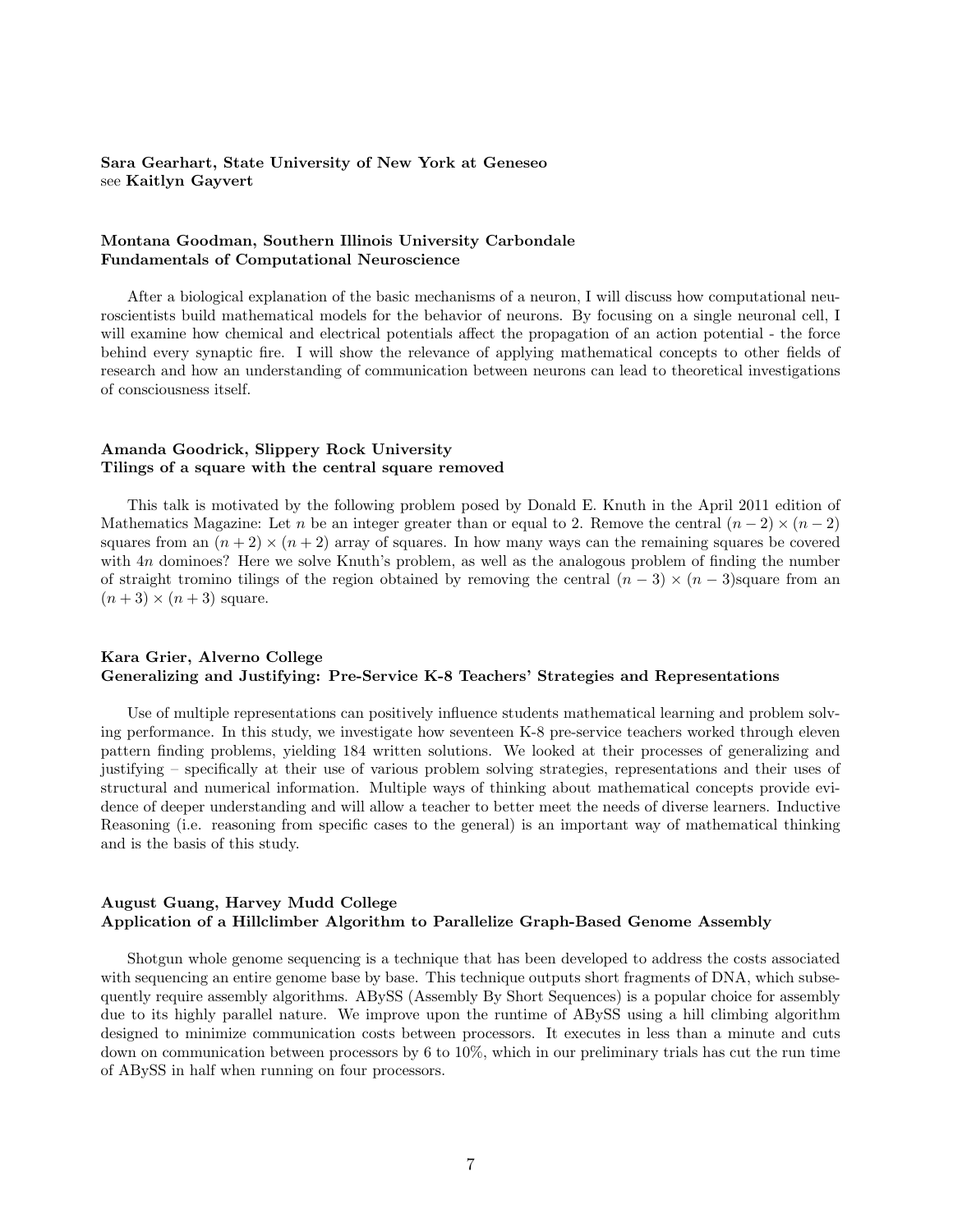#### Emily Hill, Metropolitan State College of Denver Sudoku Hypercube Construction and Bounds

Much is known about latin squares and sets of mutually orthogonal latin squares. Sudoku squares are a specialized, more restrictive type of latin square. In this talk, we will provide a definition of Sudoku cubes, and a method for constructing them. Additionally, we will prove that the maximum number of Sudoku cubes of order  $n^3$  that can be constructed by this method is given by  $(n^3 - n)(n^3 - n^2)$ , a novel result. Finally, we will generalize our results to higher dimensions.

#### Stephanie Ihrig, Slippery Rock University Two-Faced Monty Hall: A Variation of Host Behavior

Consider a game show in which a contestant is to choose one of three doors. Behind two doors are goats and behind the third is a car. Whatever the contestant chooses he or she wins. Before revealing what is behind the chosen door, the host then opens a non-selected door and reveals a goat. The player must decide whether he or she would rather keep the original door or switch to the remaining one. This is the infamous "Monty Hall Problem." In this talk we will analyze this original scenario, along with several variations (changing the host's behavior, multiple plays, and assigning varying probabilities to switch or stay). In each game, we determine the odds of winning the car based on the behavior of the contestant.

#### Emily Jennings, Georgia Institute of Technology The delta-squared process and Fourier series of functions with multiple jumps

The delta-squared process is used to accelerate the convergence of a series. This talk discusses the effects of the delta-squared transform on the partial sums of Fourier series for functions with a finite number of jump discontinuities. Without strict constraints on the placement and lengths of the jump discontinuities, the transformed series for this class of functions fails to converge uniformly to the original function.

#### Ran Ji, Wellesley College Linear Forms Over Finite Abelian Groups

A 3-term arithmetic progression (AP) can be formalized as a non-trivial solution to the equation  $x_1 + x_2 2x_3 = 0$ , where a solution is *trivial* if  $x_i = x_j$  for  $i \neq j$ . Finding the largest subset of a finite abelian group G containing no 3-term AP is equivalent to evaluating, for  $\vec{r} = (1, 1, -2)$ ,

 $D(G) = \max\{|A| : A \subseteq G, A \text{ contains no nontrivial solution to } \vec{r} \cdot \vec{x} = 0\}.$ 

Let G be a finite abelian group,  $s \geq 3$ , and  $\vec{r} = (1, \ldots, 1, -s)$ . Our aim is to find the maximal cardinality of a set  $A \subseteq G$  containing no non-trivial solution to  $\vec{r} \cdot \vec{x} = 0$  with  $x_i \in A$  ( $1 \le i \le s+1$ ). Let

$$
d(m) = \sup_{c(H) \ge m} \frac{D(H)}{|H|},
$$

where  $c(H)$  is the rank of H. We prove that for any  $n \in \mathbb{N}$ ,  $d(n) \leq \frac{C}{n^{s-2}}$ , where

$$
C = \max \left\{ \left( \frac{2s - 4}{e \log 2} \right)^{s - 2} \sqrt{s^2 + s}, 2(2^{s - 1} - 2)^{s - 2} \right\}.
$$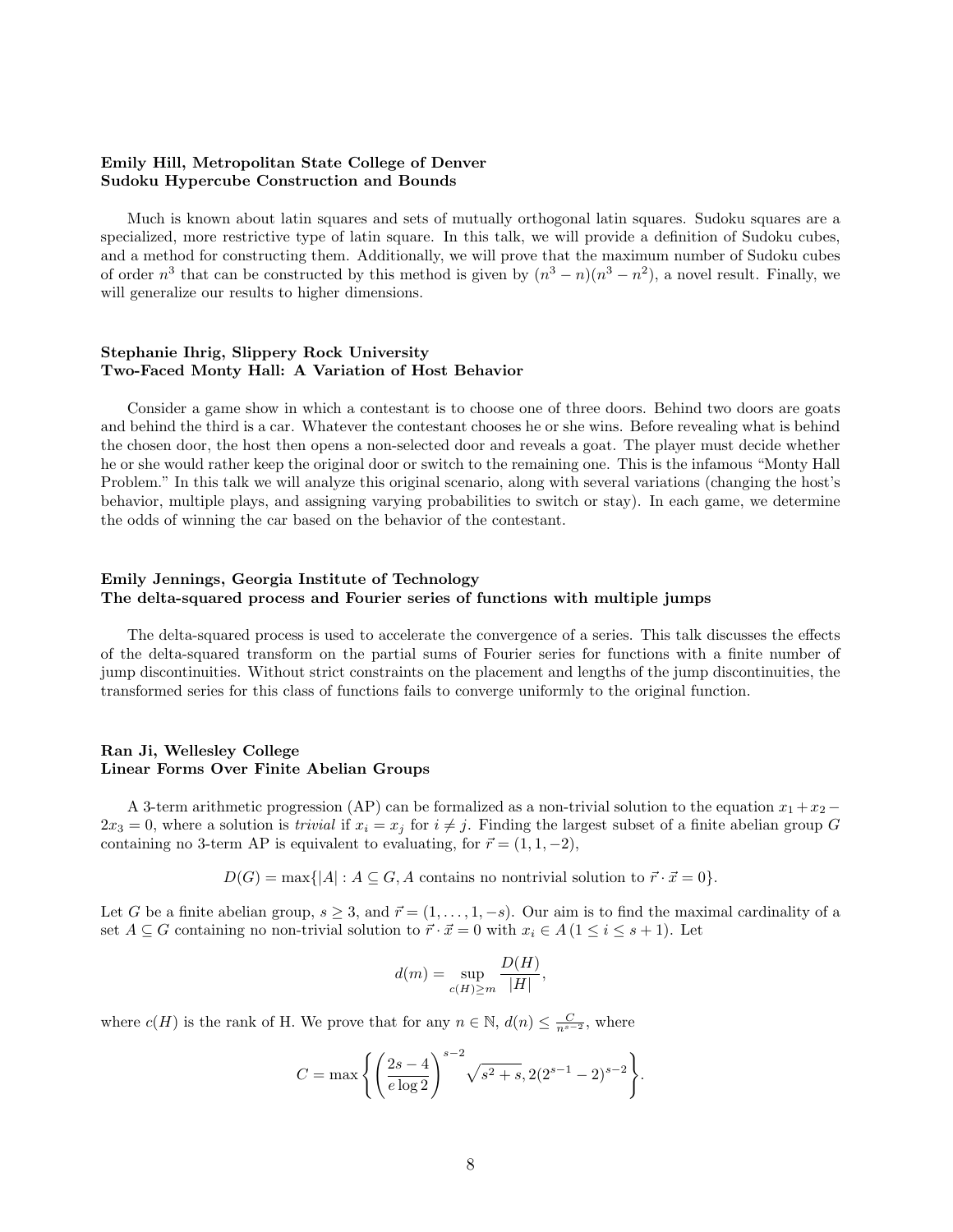#### Alexis Johnson, Grand Valley State University Word Length in Alternate Presentations of Thompson's Group  $F$

Thompsons groups  $F$  and  $T$  were introduced by Richard Thompson in the 1960's in connecton with questions in logic. They have since found applications in many areas of mathematics including algebra, logic and topology and their metric properties with respect to the standard generating sets,  $X_n$  have been studied heavily. In this presentation, we introduce a new family of generating sets, which we denote as  $Z_n$ , establish a formula for the word metric with respect to  $Z_1$  and prove that F has dead ends of depth at least 1 with respect to  $Z_1$ .

#### Lisa Kaylor, Westminster College Straightline Hanoi

We investigate a variation of the Tower of Hanoi Puzzle called Straightline Hanoi in which disks may only be moved to or from the first peg. For n disks and for varying numbers of pegs we devise an algorithm for playing the game which we conjecture gives the minimal number of moves needed to solve it. We will present formulas for the number of moves needed to complete the puzzle when using our algorithm.

#### Pauline Khoo, Hollins University Predicting Economic Turning Point

This study examines Penang, Malaysian's second smallest state with the third largest economy of the country. The focus of the study is to predict the turning point of the economy using the Neftci Probability Method. Using sequential analysis, the economic cycle is predicted to allow decision-making for economic policies.

#### Heather Kitada, Lewis & Clark College Commutative Ideals of Upper Triangular Matrices Bijected to Well-Known Catalan Objects

In this talk, we will demonstrate a counting argument for the number of ideals in the ring of upper triangular matrices by right justified Ferrers diagrams. It is known that the n-th Catalan number is the number of ideals in the ring of  $(n-1) \times (n-1)$  upper triangular matrices. In addition, we will focus on the subset of ideals that are commutative. It turns out that there are  $2^{n-2}$  commutative ideals in the ring of  $(n-1) \times (n-1)$ upper triangular matrices. We will show through a partition of Young's lattice how one can count these commutative ideals using binomial coefficients, which are manifested in Pascal's triangle. Furthermore, we hope to illuminate how commutative ideals translate to other Catalan objects, including Dyck paths, binary trees and ordered plane trees by creating binary operations on the objects and illustrating analogous cover relations.

#### Kelsey Larson, College of Saint Benedict Art Meets Algebra: Exploring Colored Graphs of Groups

The concept of distance in the reals generalizes to all groups using edge colored complete graphs. We investigate the group of color permuting bijections of the graph of a group. The automorphisms of a group can provide key insights into the group of these color permuting bijections.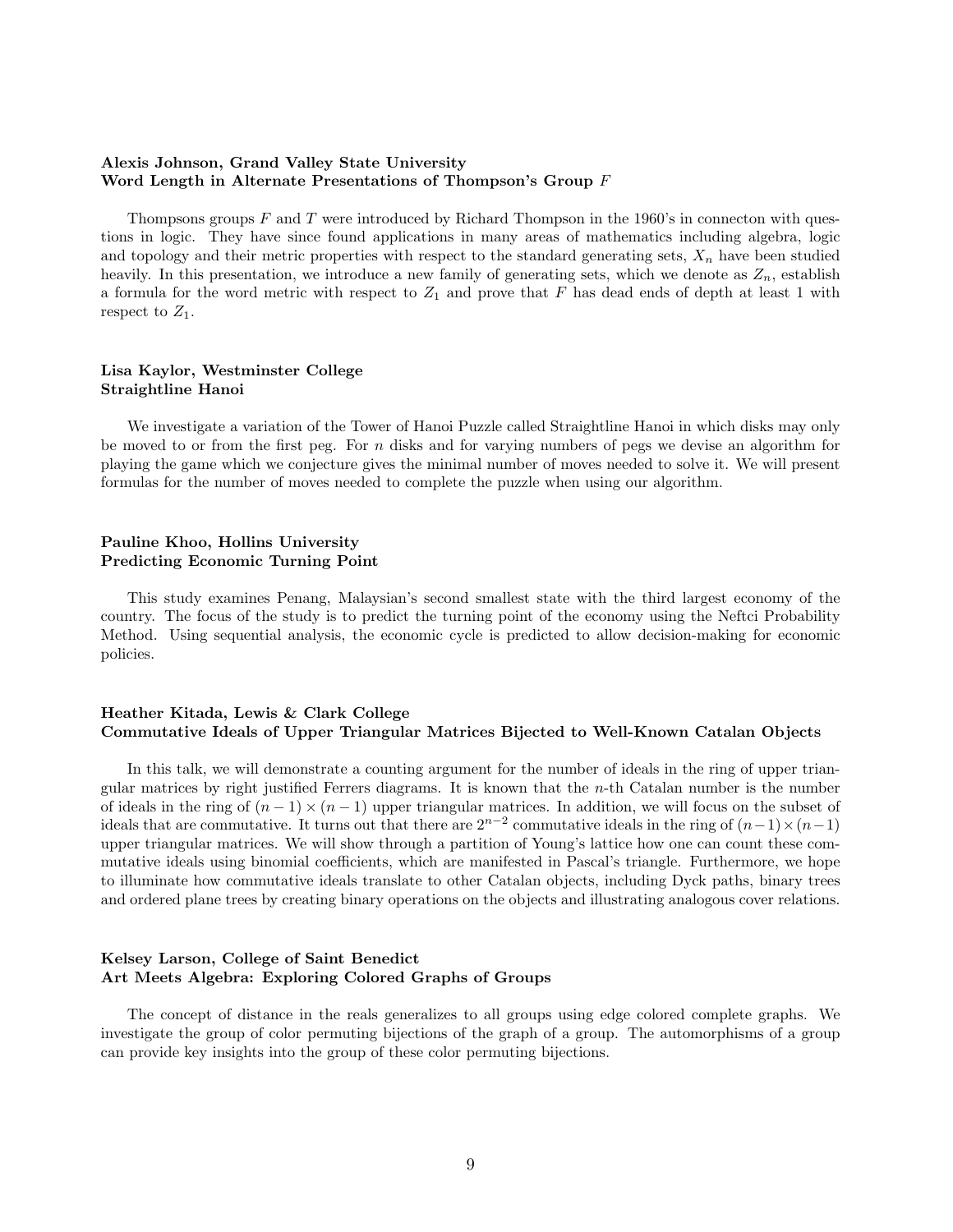#### Danika Lindsay, California State University Channel Islands Stem Detection of Strawberries Utilizing the Medial Axis Transform

We propose a geometric approach to automated strawberry stem detection using the skeleton of the convex hull of a berry to define a bounding rectangle containing the berry stem. Robotic food harvesting offers a solution both to day laborers' toxic working environments due to pesticides and also to the increasing conversion of California farmland to real estate developments. This project addresses the problem of stem detection in automated strawberry harvesting for a berry-picking robot currently under construction in the CSU Channel Islands computer science department. Recognizing the red portion of a ripe strawberry to find the location of the fruit is straight forward, but recognizing the stem location in a mass of plant foliage is quite challenging. Our project uses a tool called the medial axis to capture the global geometry of the berry shape and thereby predict the location of the stem.

#### Kathryn Lockwood, Fairfield University Geometry and Flow Effects on the Performance of Vertical Residential Geothermal Heating Systems

Residential geothermal heating technology has been developed over the past few decades as an alternative to fossil-fuel based heating. However, the high initialization cost of these systems has proven to be a signicant barrier to their acceptance. In order to reduce these initial costs, a better understanding of how the different pipe geometries and their orientations within a grout-lled borehole is needed.

#### Allison Loesl, Northern Arizona University see Ashley Bezio

#### Danielle Mallare, Canisius College New Techniques for Computing Generalized Roundness

Computing the exact generalized roundness of a metric space depends on one being able to solve complicated families of non linear inequalities. The notion arose in relation to the study of uniformly continuous maps between metric spaces that have uniformly continuous inverses. Even in the case of a finite metric space of small cardinality, exact computation of the generalized roundness of the space can easily remain elusive. Recently some new techniques for enabling this type of computation have been isolated. The purpose of this talk will be to discuss some of these developments, particularly as they pertain to computing the generalized roundness of finite and countable metric trees, but also to graph metrics in general.

#### Rebecca Miller, University of Central Oklahoma The Effects of Varying Conditions on a Fibonacci-Type Polynomial Sequence

Consider the following Fibonacci-type polynomial sequence given by the recurrence  $G_0(x) = -a, G_1(x) =$  $x-a$ ,  $G_n(x) = x^k G_{n-1}(x) + G_{n-2}(x)$  where  $n \ge 2$  and  $a > 0$ . Let  $g_{a,n}$  represent the maximum real root of  $G_n(x)$ . In this presentation, we will display asymptotic results for  $g_{a,n}$  numerically, as well as, analytically for the case  $k = 2$ . We will also explore  $g_{a,n}$  for positive integers k where  $k > 2$ .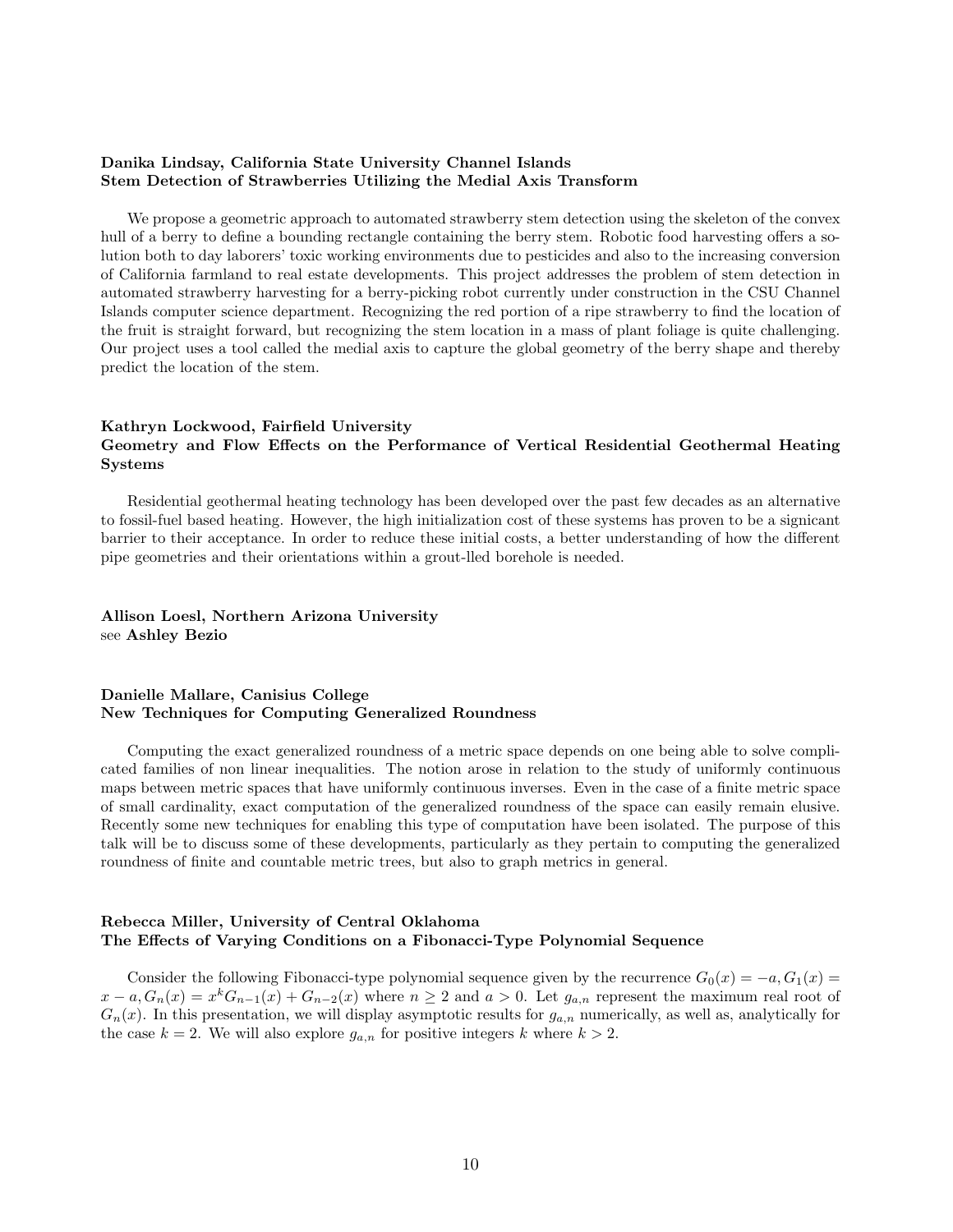#### Rebecca Mitchell, Colorado College The Restricted 3-Body Problem: A Mission to L4

The investigation sought to find a cost efficient route for a spacecraft to travel using Lagrangian equilibrium points in the sun-earth system. By expressing the restricted three body problem as a system of ordinary differential equations and linearizations we were able to understand the behavior of points geometrically. Using these methods and a program which approximates solutions in systems of differential equations, we found an orbit which uses the unstable nature of L1 to slingshot towards L4.

#### MurphyKate Montee, University of Notre Dame Recursion in the BRWT Polynomial of Ribbon Graph Families

Given a nested tower of ribbon graphs successively built from a given ribbon graph pattern, we extend the transfer method of N Biggs and Noy-Ribo for the computation of the Tutte polynomial to the computation of the Bollobas-Riordan-Whitney-Tutte polynomial of ribbon graphs. Based on work begun by Jordan Keller, the concept of an amalgamation state is extended from the connected partitions of the set of amalgamating vertices to include cyclic partitions of sectors of the amalgamating vertices. The key result is the proof that changes in certain ribbon graph statistics depend only on the amalgamation state of an edge subset. The characteristic polynomial of the state transition matrix of the transfer method yields a recursion between the polynomials of the ribbon graphs in a tower. Applications to knot theory are given to find recursions among the Jones polynomials of links whose diagrams form a tower BRWT polynomial of the ribbon graph obtained from the all-A smoothing of a knot to the Jones polynomial.

#### Karen Murata, California State University Stanislaus see Jessica DeSilva

#### Kizza Nandyose, Hood College Optimization of Multi-Criteria Decision Analysis Methods

We develop a fuzzy measure and a software module that can assist a (non-expert) Decision Maker (DM)/Analyst in building an aggregation function that closely models his/her expectations regarding aggregation behavior. We focus on the optimization of the construction of MCDA aggregation functions, in particular OWA and Choquet integral, subject to a set of high-level constraints given by the DM. Given vectors of criteria, the aim is to use optimization to define appropriate parameters for the OWA function and the Choquet integral, (weighting vectors for OWA, and importance and interaction indices for the Choquet integral), such that the aggregation of any of these vectors closely reflects the DM's desired behavior. We take into account relative importances among criteria, e.g. criterion  $x$  is twice as important as criterion  $y$ , interactions among criteria(synergies and redundancies), and vague statements like 'most of the criteria must be satisfied' or 'at least  $k$  criteria (out of  $n$ ) must be high'.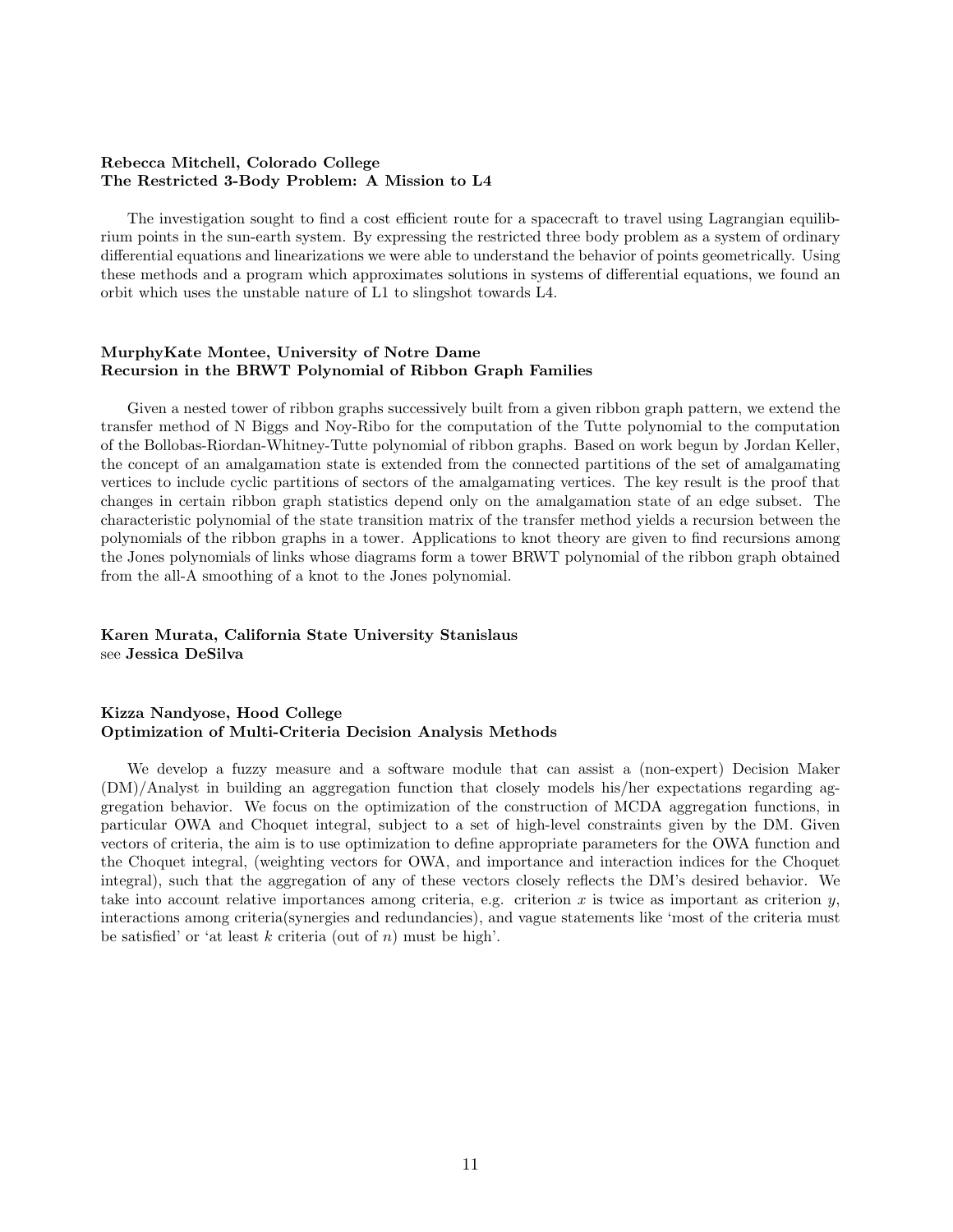#### Michelina Pallone, Boston College Generic Polynomials for Triangular Groups over Finite Fields

Let G be a group and K a field. A polynomial  $f \in K(t_1, \ldots, t_n; X)$  is G-generic over K if the Galois group of  $f(X)$  over  $K(t_1, \ldots, t_n)$  is G and for any extension L of  $K' \subset K$  with  $L \supset K'$  and Galois group G we have that L is the splitting field of of a specialization of  $f(X)$ . We will look at two methods of computing generic polynomials for groups of upper triangular matrices over fields containing . The first method utlizes Frobenius modules. It will always produce a generic polynomial. However it uses many parameters. The second method modifies recursive polynomials found by Kemper to find nice generic polynomials (Kemper). It works for groups of matrices between the full upper triangular group and the full unipotent group.

#### Lisa Piccirillo, Boston College Reduced Colored Khovanov Homology of Alternating Knots

Khovanov homology associates to a knot a bigraded chain complex whose homology is a knot invariant. Moreover, Khovanov homology categorifies the classical Jones polynomial in that the graded Euler characteristic of the Khovanov homology of a knot yields the Jones polynomial of the knot. It was proved by Manolescu and Ozsvath that the Khovanov homology of alternating knots is homologically 'thin', hence determined by the Jones polynomial and the signature. In Categorifications of the Colored Jones Polynomial, Khovanov describes a generalization of his construction categorifying the reduced colored Jones polynomial. A natural question to consider is whether Khovanov's reduced colored Khovanov homology is also homologically thin on alternating knots. We give a number of counterexamples to this question, obtained computationally using a Mathematica program we developed, building upon Dror Bar-Natan's FastKh algorithm contained in the open source KnotTheory package.

#### Regina Pollack, Canisius College Connections between Mathematics and Music: The Auditory Aesthetics of the Baroque Era

The Baroque era signifies a new beginning of music theory and a transition from early musical compositions to an era of strong musical pattern and technique. It is known that the most basic musical substances such as beat, rhythm, and pitch, all have an obviously mathematical and scientific foundation. Although these theoretical aspects of music are important to analyze in such a mathematical style, it is especially interesting to consider the aesthetic portion of music in a mathematical sense. Within newer branches of mathematics such as Information Theory, one can analyze the predictability of musical tones and pattern and attempt to discover a musical composition's aesthetic potential. The baroque era introduced musical theory that has been a continuous source of inspiration for musical composers and its connection to mathematics is extremely significant to the development of later works.

#### Whitney Radil, College of St. Benedict Periods of Periodic Orbits for Maps on Graphs Homotopic to a Constant Map

The talk provides information about two theorems concerning the set of periods of periodic orbits for maps of graphs that are homotopic to the constant map and such that the vertices form a periodic orbit. The first result is that if v is not a divisor of  $2^k$  then there must be a periodic point with period  $2^k$ . The second is that if  $v = (2^k)s$  for odd  $s > 1$ , then for all  $r > s$  there exists a periodic point of minimum period  $(2^k)r$ . These results are then compared to the Sharkovsky ordering of the positive integers.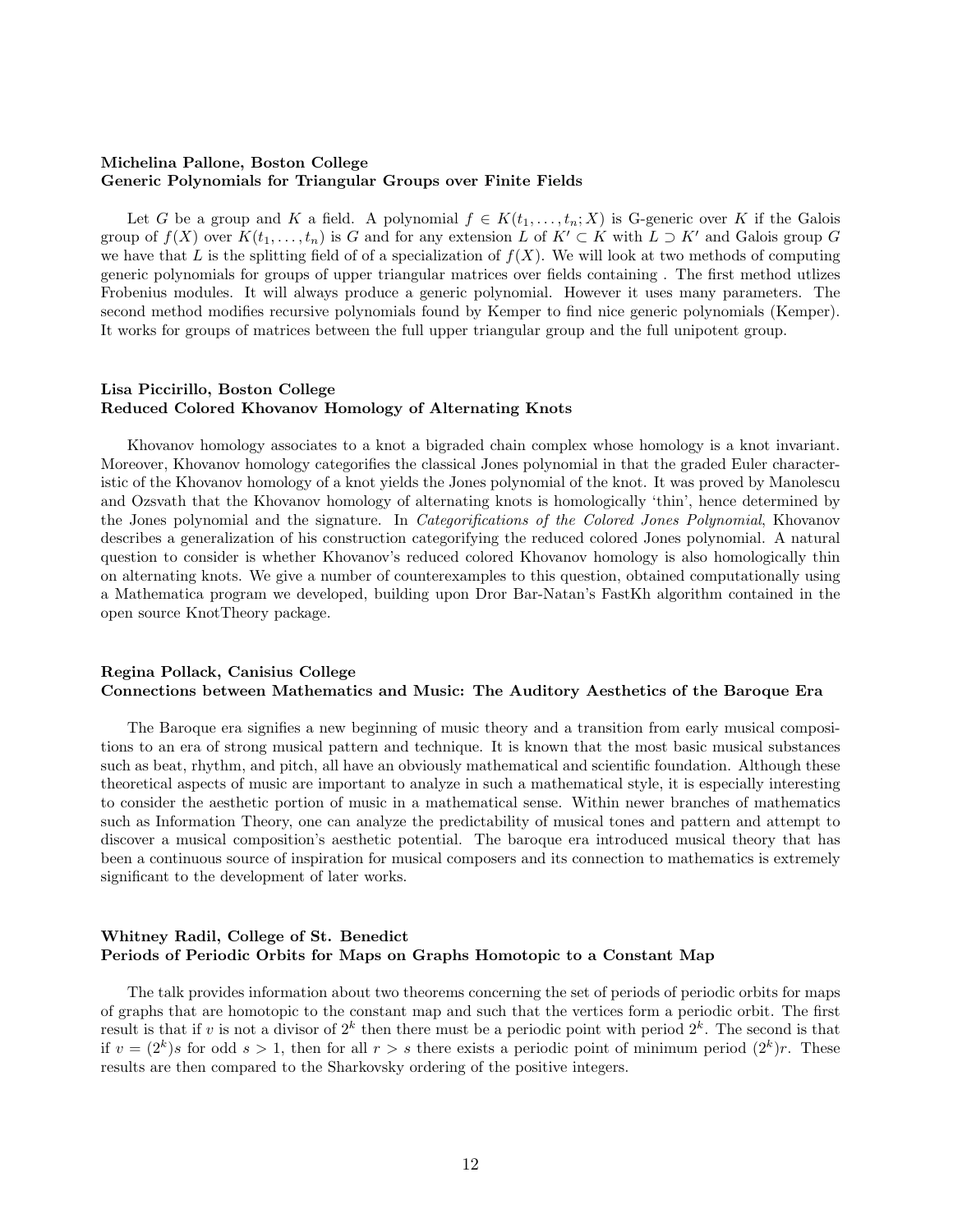Mary Russell, Canisius College see Kassandra Averill

Alees Seehausen, Metropolitan State College of Denver see Susannah Coates

#### Bertilla Sieben, Northern Arizona University Princes and Dragons

In Dragon Territory, any two countries are connected by a dragon flight in one direction. A country where a prince is searching for a bride is called a royal country, and for the princes' convenience, any other country can be reached from a royal country by a maximum of two dragon flights. In this talk, we will examine the number of royal countries that can exist for different values of n where n is the total number of countries in Dragon Territory.

#### Lauren Stemler, St. Lawrence University Finding the Representation Number for Wheel Graphs and Complete Graphs Minus Disjoint Wheels

According to Erdős and Evans a graph G has a representation modulo  $N > 1$  if all its vertices can be assigned distinct labels from the set  $\{0, 1, 2, \ldots, N-1\}$  such that two vertices in G are adjacent if and only if the difference of their labels is relatively prime to N. Among all possible representation numbers of a graph  $G$ , we focus on the smallest N that satisfies these conditions for a graph  $G$ , defined as the representation number of G. Another closely related concept that is of great interest is a representation of G with least number of prime factors. The smallest number of prime factors in a representation of G is referred as the Prague dimension of G. I will discuss the representation number and the Prague dimension of a wheel graph, a complete graph minus a wheel, multiple disjoint wheels of the same size, and multiple disjoint wheels of different sizes. This project was funded in part by NSF grant number 1062128.

#### Hong-Lien Tran, Kennesaw State University Domination and Independence on the Triangular Honeycomb Chessboard

Puzzles on the chessboard have long been studied by mathematicians. We do not restrict ourselves to the standard  $8 \times 8$  chessboard. Generalizations are quickly made to the square board of sides other than  $n = 8$ ,  $m \times n$  rectangular boards and other variant surfaces. Chessboard problems are most frequently set in the context of Graph Theory. Two classic problems in Graph Theory that appear again and again are those of dominating sets of minimum cardinality and independent sets of maximum cardinality. For chessboards the question of a minimum dominating set transforms into how to threaten or occupy every square on the board with the fewest pieces. Maximum independent sets become the problem of how to place the most nonattacking pieces. Our project explores these two combinatorial problems on the variant triangular honeycomb chessboard for the rook, bishop, knight and king.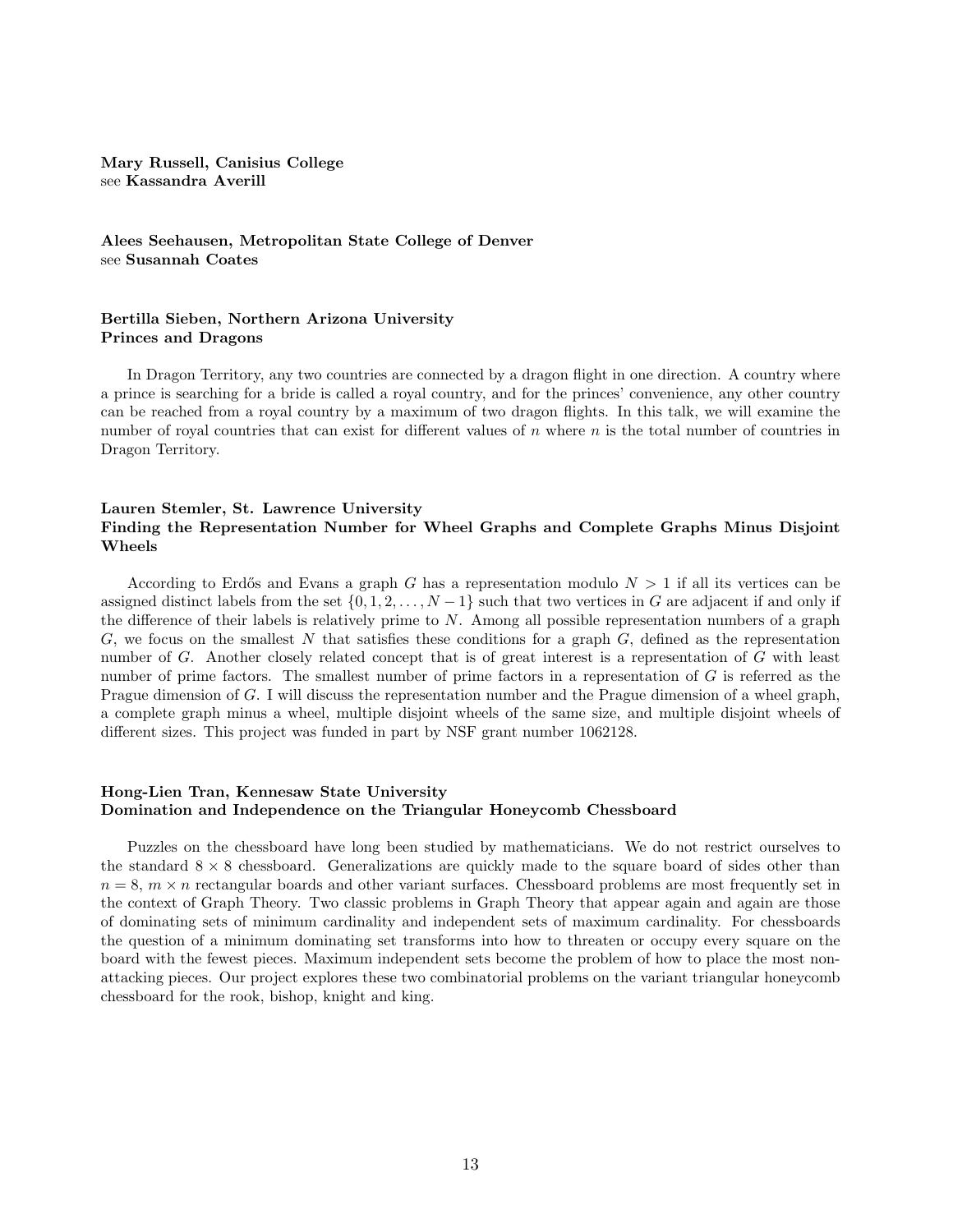#### Camila Tulyaganova, St. Mary's University Modeling Resource Competition with Allelopathy and Metabolic Load

A new model for two-species chemostat with allelopathy will be presented. The model incorporates an assumption that toxin-production carries a 'metabolic load,' inflicting a poison-production penalty on the growth of the environment-poisoning species. Examining the local asymptotic behavior the parameter ranges were found for the four stable states: extinction of both species, survival of poison-producer, survival of poisonsusceptible, coexistence. Simulations will be presented with parameters coming from P. Parvum.

#### Katherine Turner, Texas A&M University Finding Zero Sets of Tetranomials

The real roots of a polynomial can be described combinatorially when its coefficients lie in a large region defined by an A-discriminant amoeba. We examine tetranomials in one variable from this point of view and show how to achieve faster real root counting algorithms.

#### Kayla VonHagel, Kennesaw State University Access Control Logic

Access control is concerned with the policies and mechanisms that permit or deny the use of a resource or capability in a military operation. There exists no standardized method to reason about or represent access control, so mathematicians can utilize Access Control Logic to reason and prove the soundness of access control designs and specifications. The Information Assurance Internship of 2011 allowed inters to explore the elements of Access Control Logic and Mission Assurance in order to design, develop and verify cutting edge systems for the United States Air Force. The application of Access Control Logic consists of rigorous proofs pertaining to confidentiality, integrity, availability, authentication and attribution. Each solution created by the interns gave the Air Force Research Laboratory valuable insight on the state of the military within cyber operations and is currently being used a framework for new solutions.

Anna Weigandt, Illinois State University see Kassandra Averill

#### Kamara Wright, University of Nebraska-Lincoln

#### Emergency Response in the City of Lincoln: Analysis of the Allocation of Responding Police Officers.

The city of Lincoln allocates over 50% of their budget towards public safety, making it one of the highest priorities for the city. One of the main recipients of this money is the Lincoln Police Department which currently has roughly 415 employees, 320 of which are police officers and the rest who are support staff. These employees are divided among three police stations, two of which are located in northern Lincoln, and the third of which is located in downtown Lincoln. The department's responding officers are divided into five sections that cover the entire city. The primary goal of this project is to analyze how efficiently these teams can respond to calls by looking at their response times and allocation of police officers throughout the city. We will evaluate our responding officer to population ratio to determine if the department is under- or overstaffed. Then, we will look at creating optimal responding boundaries for the stations and teams based on response times from each station. Finally, we will calculate an optimal location for a future police station and observe the affects it could have on response time and the allocation of police officers.